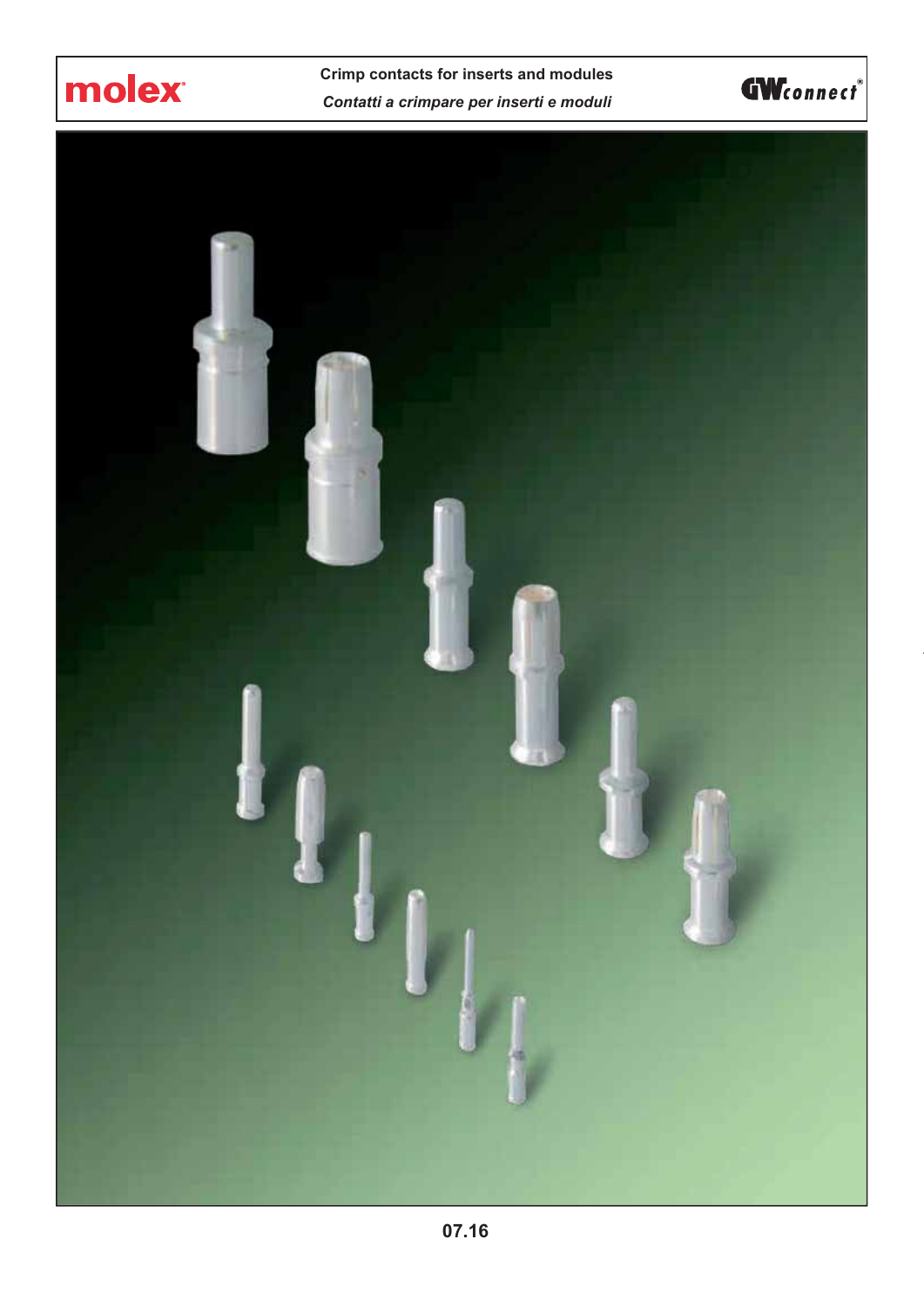molex

# **Crimp contacts for inserts and modules** *Contatti a crimpare per inserti e moduli*



| 07.17                                     |
|-------------------------------------------|
|                                           |
| 07.18                                     |
|                                           |
| 07.19                                     |
|                                           |
| 07.20                                     |
|                                           |
|                                           |
|                                           |
|                                           |
|                                           |
|                                           |
|                                           |
|                                           |
|                                           |
|                                           |
|                                           |
|                                           |
|                                           |
|                                           |
|                                           |
|                                           |
|                                           |
|                                           |
| 07.21<br>07.22<br>07.23<br>07.24<br>07.25 |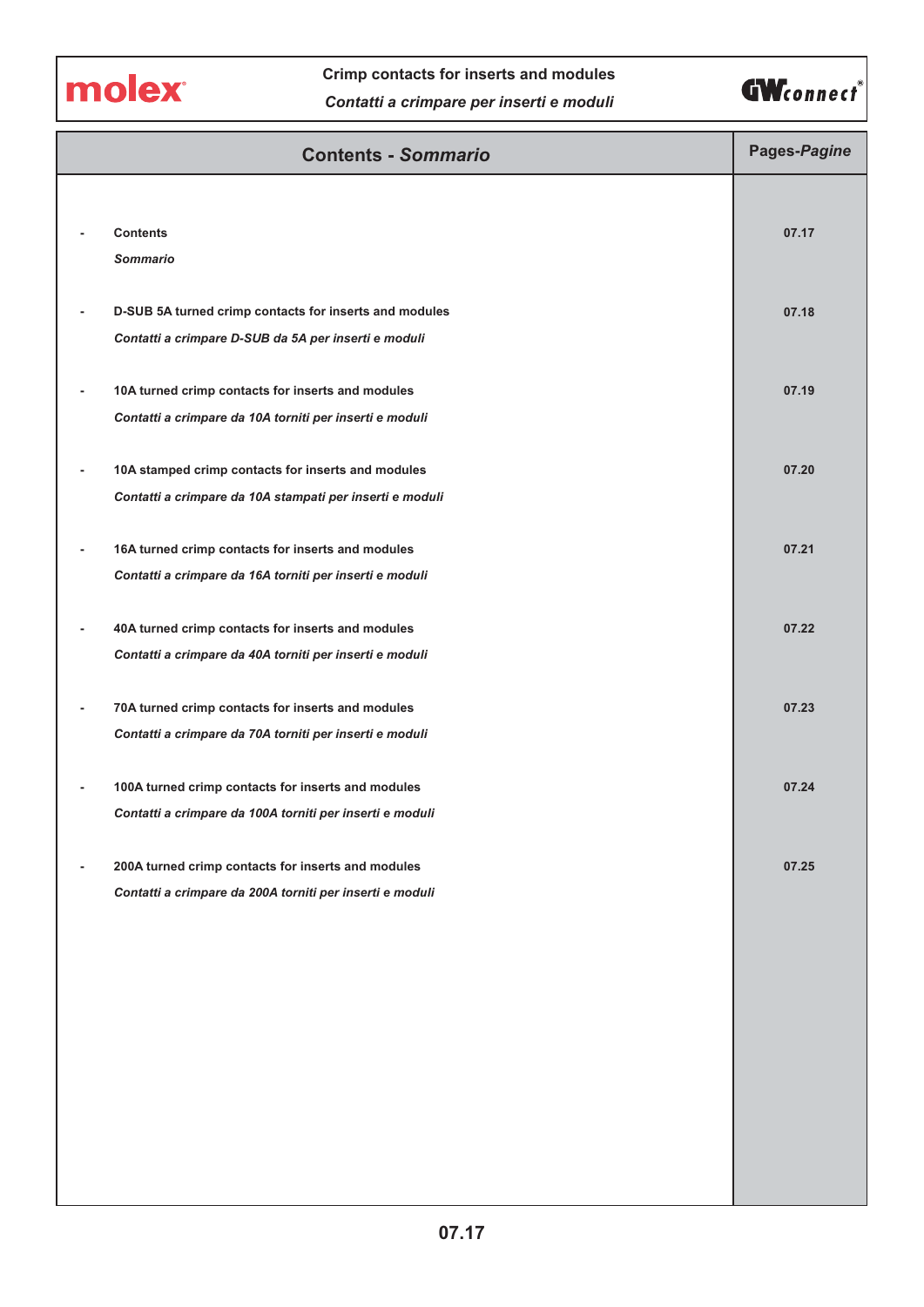

#### **D-SUB 5A turned crimp contacts for inserts and modules**

**GW**connect

*Contatti a crimpare D-SUB da 5A per inserti e moduli*

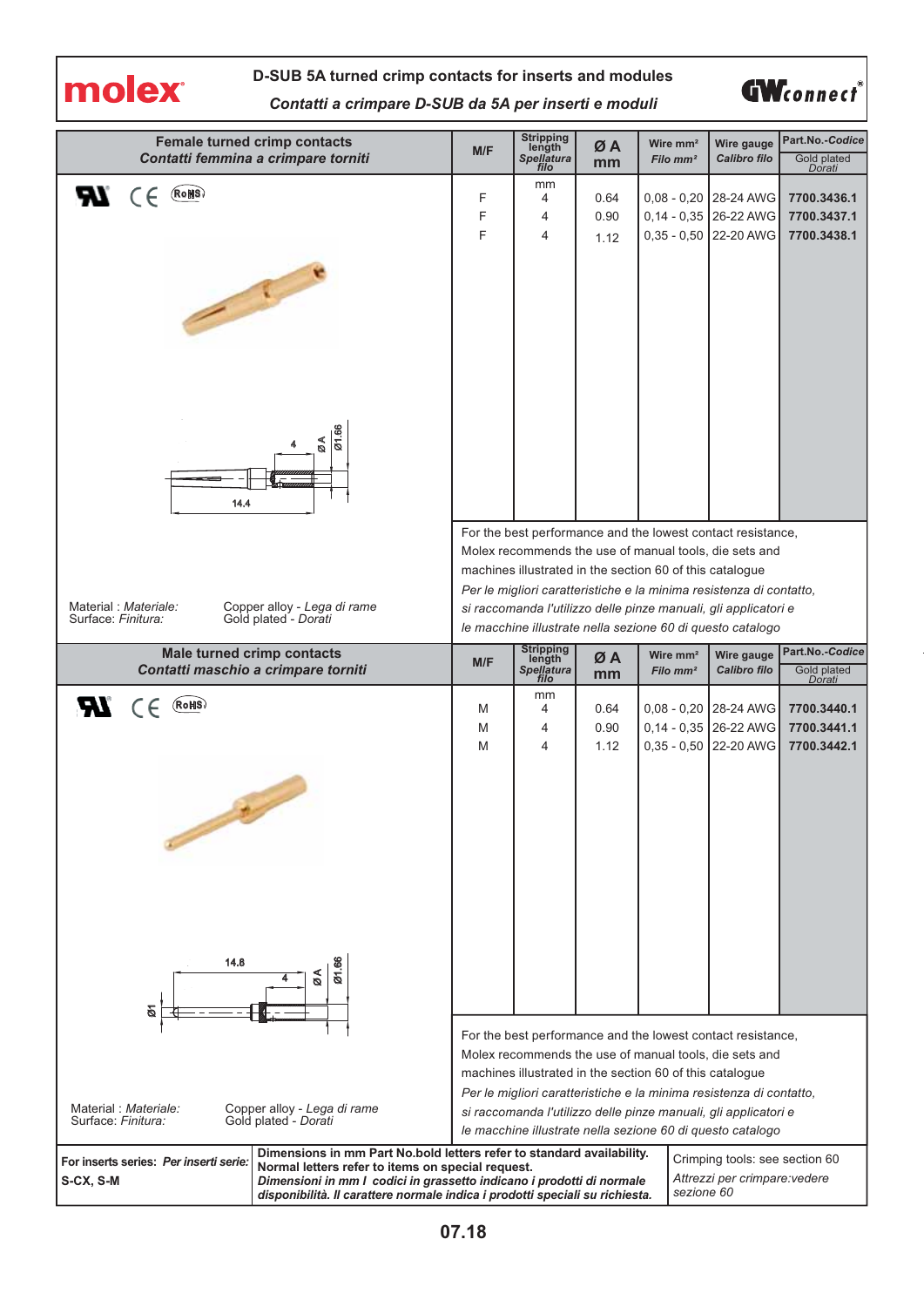molex

#### **10A turned crimp contacts for inserts and modules** *Contatti a crimpare da 10A torniti per inserti e moduli*



| <b>Female turned crimp contacts</b><br>Contatti femmina a crimpare torniti                                                                                                                                                                   | Stripping<br>length<br>Spellatura | ØA           | Wire mm <sup>2</sup><br>Filo mm <sup>2</sup>             | Wire gauge<br>Calibro filo | Silver plated                                                                                                         | <b>Part No.- Codice</b><br>Gold plated |
|----------------------------------------------------------------------------------------------------------------------------------------------------------------------------------------------------------------------------------------------|-----------------------------------|--------------|----------------------------------------------------------|----------------------------|-----------------------------------------------------------------------------------------------------------------------|----------------------------------------|
|                                                                                                                                                                                                                                              | filo                              | mm           |                                                          |                            | Argentati                                                                                                             | Dorati                                 |
| $\mathbf{F}$ and $\mathbf{F}$ and $\mathbf{F}$ and $\mathbf{F}$                                                                                                                                                                              | mm<br>8                           | 0,90         | $0.14 - 0.37$                                            | 26-22 AWG                  | 7100.4201.0                                                                                                           | 7100.4201.1                            |
|                                                                                                                                                                                                                                              | 8                                 | 1,10         | 0.5                                                      | 20 AWG                     | 7100.4202.0                                                                                                           | 7100.4202.1                            |
|                                                                                                                                                                                                                                              | 8                                 | 1,30         | 0.75                                                     | 18 AWG                     | 7100.4203.0                                                                                                           | 7100.4203.1                            |
|                                                                                                                                                                                                                                              | 8                                 | 1,45         | 1.0                                                      | 18 AWG                     | 7100.4204.0                                                                                                           | 7100.4204.1                            |
|                                                                                                                                                                                                                                              | 8                                 | 1,75         | 1.5                                                      | 16 AWG                     | 7100.4205.0                                                                                                           | 7100.4205.1                            |
|                                                                                                                                                                                                                                              | 6                                 | 2,25         | 2.5                                                      | <b>14 AWG</b>              | 7100.4206.0                                                                                                           | 7100.4206.1                            |
| <b>STATES OF THE COMPANY</b>                                                                                                                                                                                                                 |                                   |              |                                                          |                            |                                                                                                                       |                                        |
|                                                                                                                                                                                                                                              |                                   |              |                                                          |                            |                                                                                                                       |                                        |
|                                                                                                                                                                                                                                              |                                   |              |                                                          |                            |                                                                                                                       |                                        |
|                                                                                                                                                                                                                                              |                                   |              |                                                          |                            |                                                                                                                       |                                        |
| 03,5<br>ØÅ                                                                                                                                                                                                                                   |                                   |              |                                                          |                            |                                                                                                                       |                                        |
|                                                                                                                                                                                                                                              |                                   |              |                                                          |                            |                                                                                                                       |                                        |
|                                                                                                                                                                                                                                              |                                   |              |                                                          |                            |                                                                                                                       |                                        |
| 21.5                                                                                                                                                                                                                                         |                                   |              |                                                          |                            |                                                                                                                       |                                        |
|                                                                                                                                                                                                                                              |                                   |              |                                                          |                            | For the best performance and the lowest contact resistance,                                                           |                                        |
|                                                                                                                                                                                                                                              |                                   |              |                                                          |                            | Molex recommends the use of manual tools, die sets and                                                                |                                        |
| Material:<br>Copper alloy                                                                                                                                                                                                                    |                                   |              | machines illustrated in the section 60 of this catalogue |                            |                                                                                                                       |                                        |
| Lega di rame<br>Materiale:                                                                                                                                                                                                                   |                                   |              |                                                          |                            | Per le migliori caratteristiche e la minima resistenza di contatto,                                                   |                                        |
| Surface:<br>Hard silver or hard gold                                                                                                                                                                                                         |                                   |              |                                                          |                            | si raccomanda l'utilizzo delle pinze manuali, gli applicatori e le                                                    |                                        |
| Finitura:<br>Argentati o dorati                                                                                                                                                                                                              |                                   |              | macchine illustrate nella sezione 60 di questo catalogo  |                            |                                                                                                                       |                                        |
| <b>Male turned crimp contacts</b>                                                                                                                                                                                                            | Stripping<br>length               | ØA           | Wire mm <sup>2</sup>                                     | Wire gauge                 | <b>Part No.- Codice</b>                                                                                               |                                        |
| Contatti maschio a crimpare torniti                                                                                                                                                                                                          | <b>Spellatura</b><br>filo         | mm           | Filo mm <sup>2</sup>                                     | Calibro filo               | <b>Silver plated</b><br>Argentati                                                                                     | Gold plated<br>Dorati                  |
| $\mathbf{F}$ $\mathbf{M}_{\text{ms}}$ $\mathbf{G}$ $\mathbf{F}_{\text{ms}}$ $\in$ $\mathbf{F}$ $\mathbf{F}$                                                                                                                                  | mm<br>8                           | 0,90         | $0.14 - 0.37$                                            | 26-22 AWG                  | 7100.4211.0                                                                                                           |                                        |
|                                                                                                                                                                                                                                              |                                   |              |                                                          |                            |                                                                                                                       |                                        |
|                                                                                                                                                                                                                                              |                                   |              |                                                          |                            |                                                                                                                       | 7100.4211.1                            |
|                                                                                                                                                                                                                                              | 8<br>8                            | 1,10         | 0.5<br>0.75                                              | 20 AWG<br>18 AWG           | 7100.4212.0                                                                                                           | 7100.4212.1                            |
|                                                                                                                                                                                                                                              | 8                                 | 1,30<br>1,45 | 1.0                                                      | 18 AWG                     | 7100.4213.0<br>7100.4214.0                                                                                            | 7100.4213.1<br>7100.4214.1             |
|                                                                                                                                                                                                                                              | 8                                 | 1,75         | 1.5                                                      | 16 AWG                     | 7100.4215.0                                                                                                           | 7100.4215.1                            |
| <b>Contractor</b>                                                                                                                                                                                                                            | հ                                 | 2,25         | 2.5                                                      | 14 AWG                     | 7100.4216.0                                                                                                           | 7100.4216.1                            |
|                                                                                                                                                                                                                                              |                                   |              |                                                          |                            |                                                                                                                       |                                        |
|                                                                                                                                                                                                                                              |                                   |              |                                                          |                            |                                                                                                                       |                                        |
|                                                                                                                                                                                                                                              |                                   |              |                                                          |                            |                                                                                                                       |                                        |
|                                                                                                                                                                                                                                              |                                   |              |                                                          |                            |                                                                                                                       |                                        |
| 03.20<br>ළ<br>ă                                                                                                                                                                                                                              |                                   |              |                                                          |                            |                                                                                                                       |                                        |
|                                                                                                                                                                                                                                              |                                   |              |                                                          |                            |                                                                                                                       |                                        |
|                                                                                                                                                                                                                                              |                                   |              |                                                          |                            |                                                                                                                       |                                        |
| 25                                                                                                                                                                                                                                           |                                   |              |                                                          |                            |                                                                                                                       |                                        |
|                                                                                                                                                                                                                                              |                                   |              |                                                          |                            |                                                                                                                       |                                        |
|                                                                                                                                                                                                                                              |                                   |              |                                                          |                            | For the best performance and the lowest contact resistance,<br>Molex recommends the use of manual tools, die sets and |                                        |
|                                                                                                                                                                                                                                              |                                   |              | machines illustrated in the section 60 of this catalogue |                            |                                                                                                                       |                                        |
| Copper alloy<br>Material:                                                                                                                                                                                                                    |                                   |              |                                                          |                            | Per le migliori caratteristiche e la minima resistenza di contatto,                                                   |                                        |
| Materiale:<br>Lega di rame<br>Surface:<br>Hard silver or hard gold                                                                                                                                                                           |                                   |              |                                                          |                            | si raccomanda l'utilizzo delle pinze manuali, gli applicatori e le                                                    |                                        |
| Finitura:<br>Argentati o dorati                                                                                                                                                                                                              |                                   |              | macchine illustrate nella sezione 60 di questo catalogo  |                            |                                                                                                                       |                                        |
| Dimensions in mm Part No.bold letters refer to standard availability.<br>For inserts series: Per inserti serie:                                                                                                                              |                                   |              |                                                          |                            | Crimping tools: see section 60                                                                                        |                                        |
| Normal letters refer to items on special request.<br>S-D, S-DD, S-K, S-Q, S-QD, S-M<br>Dimensioni in mm I codici in grassetto indicano i prodotti di normale<br>disponibilità. Il carattere normale indica i prodotti speciali su richiesta. |                                   |              |                                                          |                            | Attrezzi per crimpare: vedere<br>sezione 60                                                                           |                                        |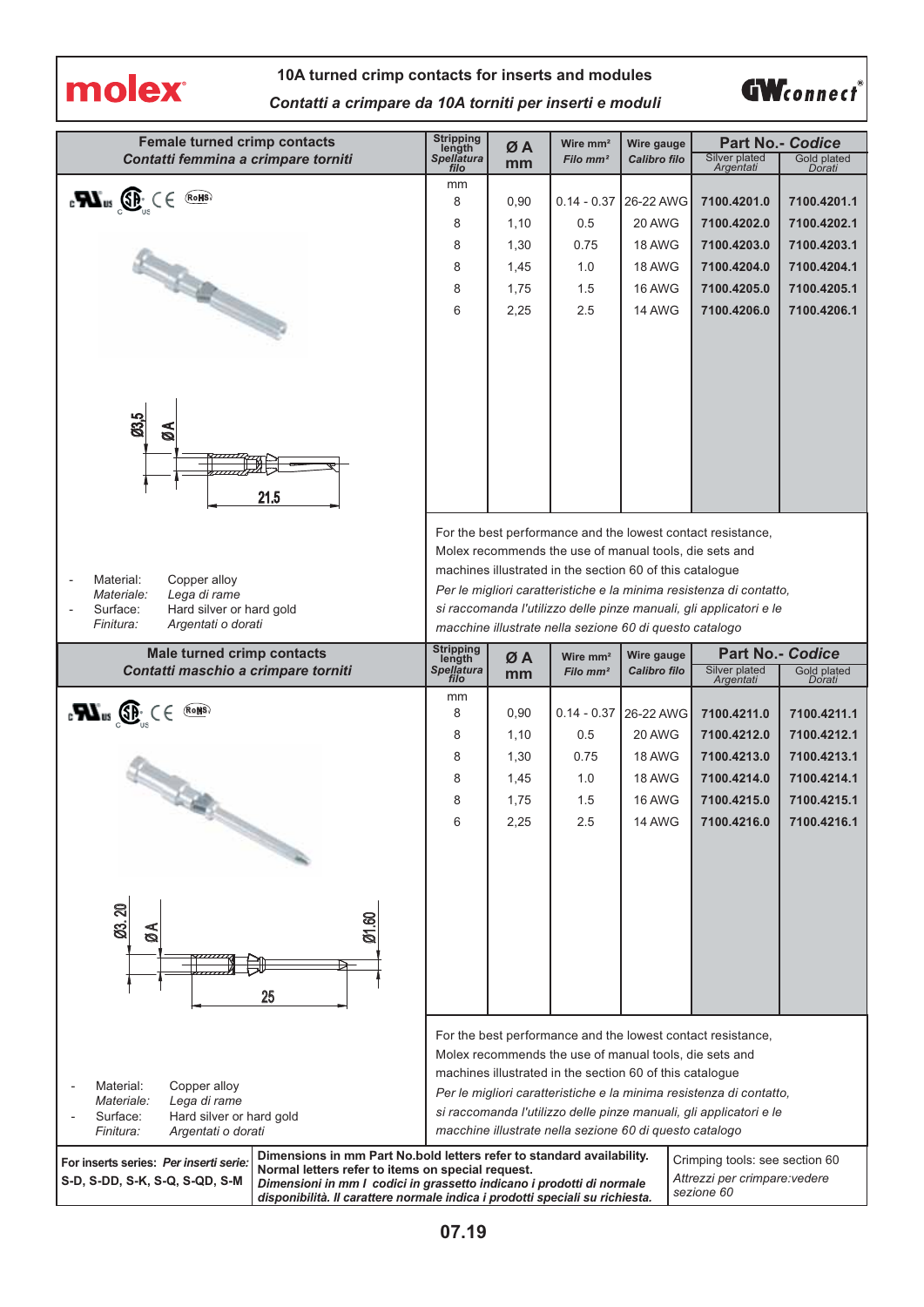

#### **10A stamped crimp contacts for inserts and modules**

**GW**connect®

*Contatti a crimpare da 10A stampati per inserti e moduli*

| <b>Stamped crimp contacts</b>                                                                               | <b>Packing</b>                                                                                                             | <b>Type</b>      | Wire mm <sup>2</sup>       | Wire gauge                  |                                               | Female Part No.- Codice cont. femmina                                                                                         |                            |
|-------------------------------------------------------------------------------------------------------------|----------------------------------------------------------------------------------------------------------------------------|------------------|----------------------------|-----------------------------|-----------------------------------------------|-------------------------------------------------------------------------------------------------------------------------------|----------------------------|
| Contatti a crimpare, stampati                                                                               | <b>Imballo</b>                                                                                                             | <b>Tipo</b>      | Filo mm <sup>2</sup>       | <b>Calibro filo</b>         | Silver plated<br>Argentati                    | Tin plated<br>Stagnati                                                                                                        | Gold plated<br>Dorati      |
|                                                                                                             |                                                                                                                            |                  |                            |                             |                                               |                                                                                                                               |                            |
|                                                                                                             | 100                                                                                                                        | A female         |                            | 0.14 - 0.75 26-18 AWG       | 7100.4031.0                                   | 7100.4031.2                                                                                                                   | 7100.4031.1                |
|                                                                                                             | 400                                                                                                                        | <b>B</b> female  | $0.14 - 0.75$              | 26-18 AWG                   | 7100.4032.0                                   | 7100.4032.2                                                                                                                   | 7100.4032.1                |
|                                                                                                             | 2000                                                                                                                       | C female         |                            | $0.14 - 0.75$ 26-18 AWG     | 7100.4033.0                                   | 7100.4033.2                                                                                                                   | 7100.4033.1                |
|                                                                                                             |                                                                                                                            |                  |                            |                             |                                               |                                                                                                                               |                            |
|                                                                                                             | 100                                                                                                                        | A female         | $0.75 - 2.5$               | 18-14 AWG                   | 7100.4037.0                                   | 7100.4037.2                                                                                                                   | 7100.4037.1                |
|                                                                                                             | 400                                                                                                                        | <b>B</b> female  | $0.75 - 2.5$               | 18-14 AWG                   | 7100.4038.0                                   | 7100.4038.2                                                                                                                   | 7100.4038.1                |
|                                                                                                             | 2000                                                                                                                       | C female         | $0.75 - 2.5$               | 18-14 AWG                   | 7100.4039.0                                   | 7100.4039.2                                                                                                                   | 7100.4039.1                |
|                                                                                                             |                                                                                                                            |                  |                            |                             |                                               |                                                                                                                               |                            |
| anns                                                                                                        |                                                                                                                            |                  |                            |                             |                                               |                                                                                                                               |                            |
|                                                                                                             |                                                                                                                            |                  |                            |                             |                                               | - For the best performance and the lowest contact resistance,                                                                 |                            |
|                                                                                                             |                                                                                                                            |                  |                            |                             | Molex recommends the use of manual tools, die |                                                                                                                               |                            |
|                                                                                                             |                                                                                                                            |                  |                            |                             |                                               | sets and machines illustrated in the section 60 of this catalogue                                                             |                            |
|                                                                                                             |                                                                                                                            |                  |                            |                             |                                               | - For S-Q12 and S-Q17 inserts with wire 0,14-1,5mm <sup>2</sup> (26-16 AWG)                                                   |                            |
| <b>013</b>                                                                                                  |                                                                                                                            |                  |                            | - For stranded wires only   |                                               |                                                                                                                               |                            |
|                                                                                                             |                                                                                                                            |                  | - Low insertion force      |                             |                                               | - Per le migliori caratteristiche e la minima resistenza di contatto,                                                         |                            |
|                                                                                                             |                                                                                                                            |                  |                            |                             |                                               | si raccomanda l'utilizzo delle pinze manuali, gli applicatori                                                                 |                            |
|                                                                                                             |                                                                                                                            |                  |                            |                             |                                               | e le macchine illustrate nella sezione 60 di questo catalogo                                                                  |                            |
| 23,8                                                                                                        |                                                                                                                            |                  |                            |                             |                                               | - Per inserti S-Q12 e S-Q17 con fili 0.14-1.5 mm <sup>2</sup> (26-16 AWG)                                                     |                            |
| Ø25                                                                                                         |                                                                                                                            |                  | - Solo per fili flessibili |                             |                                               |                                                                                                                               |                            |
| ő                                                                                                           |                                                                                                                            |                  |                            | - Bassa forza di inserzione |                                               |                                                                                                                               |                            |
| Vm<br>┓                                                                                                     |                                                                                                                            |                  |                            |                             |                                               |                                                                                                                               |                            |
|                                                                                                             | <b>Packing</b>                                                                                                             | <b>Type</b>      | Wire mm <sup>2</sup>       | Wire gauge                  |                                               | Male Part No.- Codice cont. maschio                                                                                           |                            |
|                                                                                                             | <b>Imballo</b>                                                                                                             | <b>Tipo</b>      | Filo mm <sup>2</sup>       | <b>Calibro filo</b>         | Silver plated<br>Argentati                    | Tin plated<br>Stagnati                                                                                                        | Gold plated<br>Dorati      |
|                                                                                                             |                                                                                                                            |                  |                            |                             |                                               |                                                                                                                               |                            |
|                                                                                                             | 100<br>400                                                                                                                 | A male<br>B male |                            | $0.14 - 0.75$ 26-18 AWG     | 7100.4071.0<br>7100.4072.0                    | 7100.4071.2<br>7100.4072.2                                                                                                    | 7100.4071.1<br>7100.4072.1 |
|                                                                                                             |                                                                                                                            |                  |                            | 0.14 - 0.75 26-18 AWG       | 7100.4073.0                                   |                                                                                                                               |                            |
|                                                                                                             | 2000                                                                                                                       | C male           |                            | $0.14 - 0.75$ 26-18 AWG     |                                               | 7100.4073.2                                                                                                                   | 7100.4073.1                |
| Ø1.6                                                                                                        |                                                                                                                            |                  |                            |                             |                                               |                                                                                                                               |                            |
|                                                                                                             | 100                                                                                                                        | A male           | $0.75 - 2.5$               | 18-14 AWG                   | 7100.4077.0                                   | 7100.4077.2                                                                                                                   | 7100.4077.1                |
|                                                                                                             | 400                                                                                                                        | <b>B</b> male    | $0.75 - 2.5$               | 18-14 AWG                   | 7100.4078.0                                   | 7100.4078.2                                                                                                                   | 7100.4078.1                |
| 28,1                                                                                                        | 2000                                                                                                                       | C male           | $0.75 - 2.5$               | 18-14 AWG                   | 7100.4079.0                                   | 7100.4079.2                                                                                                                   | 7100.4079.1                |
|                                                                                                             |                                                                                                                            |                  |                            |                             |                                               |                                                                                                                               |                            |
|                                                                                                             |                                                                                                                            |                  |                            |                             |                                               |                                                                                                                               |                            |
|                                                                                                             |                                                                                                                            |                  |                            |                             | Molex recommends the use of manual tools, die | - For the best performance and the lowest contact resistance,                                                                 |                            |
| $\mathbf{B}$ and $\mathbf{F}$ and $\mathbf{F}$ and $\mathbf{F}$ and $\mathbf{F}$ and $\mathbf{F}$<br>(RoHS) |                                                                                                                            |                  |                            |                             |                                               | sets and machines illustrated in the section 60 of this catalogue                                                             |                            |
| Type:                                                                                                       |                                                                                                                            |                  |                            |                             |                                               | - For S-Q12 and S-Q17 inserts with wire 0,14-1,5mm <sup>2</sup> (26-16 AWG)                                                   |                            |
| - A:<br>Single contact                                                                                      |                                                                                                                            |                  |                            | - For stranded wires only   |                                               |                                                                                                                               |                            |
| On reel dia 200 mm<br>- B:<br>- C<br>On reel dia 500 mm                                                     |                                                                                                                            |                  | - Low insertion force      |                             |                                               |                                                                                                                               |                            |
| - A:<br>Contatto singolo                                                                                    |                                                                                                                            |                  |                            |                             |                                               | - Per le migliori caratteristiche e la minima resistenza di contatto,                                                         |                            |
| In bobina dia 200 mm<br>- B:<br>- C:<br>In bobina dia 500 mm                                                |                                                                                                                            |                  |                            |                             |                                               | si raccomanda l'utilizzo delle pinze manuali, gli applicatori<br>e le macchine illustrate nella sezione 60 di questo catalogo |                            |
| - Material:<br>Phosphor bronze                                                                              |                                                                                                                            |                  |                            |                             |                                               | - Per inserti S-Q12 e S-Q17 con fili 0,14-1,5 mm <sup>2</sup> (26-16 AWG)                                                     |                            |
| - Surface:<br>Silver or gold or tin plated<br>- Stripping length 3,2 mm                                     |                                                                                                                            |                  | - Solo per fili flessibili |                             |                                               |                                                                                                                               |                            |
| - Materiale:<br>Bronzo fosforoso<br>- Finitura:<br>Argentati, dorati o stagnati                             |                                                                                                                            |                  |                            | - Bassa forza di inserzione |                                               |                                                                                                                               |                            |
| - Lung. spellatura 3,2 mm                                                                                   |                                                                                                                            |                  |                            |                             |                                               |                                                                                                                               |                            |
| For inserts series: Per inserti serie:                                                                      | Dimensions in mm Part No.bold letters refer to standard availability.                                                      |                  |                            |                             |                                               | Crimping tools: see section 60                                                                                                |                            |
| S-D, S-K, S-Q, S-QD, S-M                                                                                    | Normal letters refer to items on special request.<br>Dimensioni in mm I codici in grassetto indicano i prodotti di normale |                  |                            |                             |                                               | Attrezzi per crimpare: vedere                                                                                                 |                            |
| sezione 60<br>disponibilità. Il carattere normale indica i prodotti speciali su richiesta.                  |                                                                                                                            |                  |                            |                             |                                               |                                                                                                                               |                            |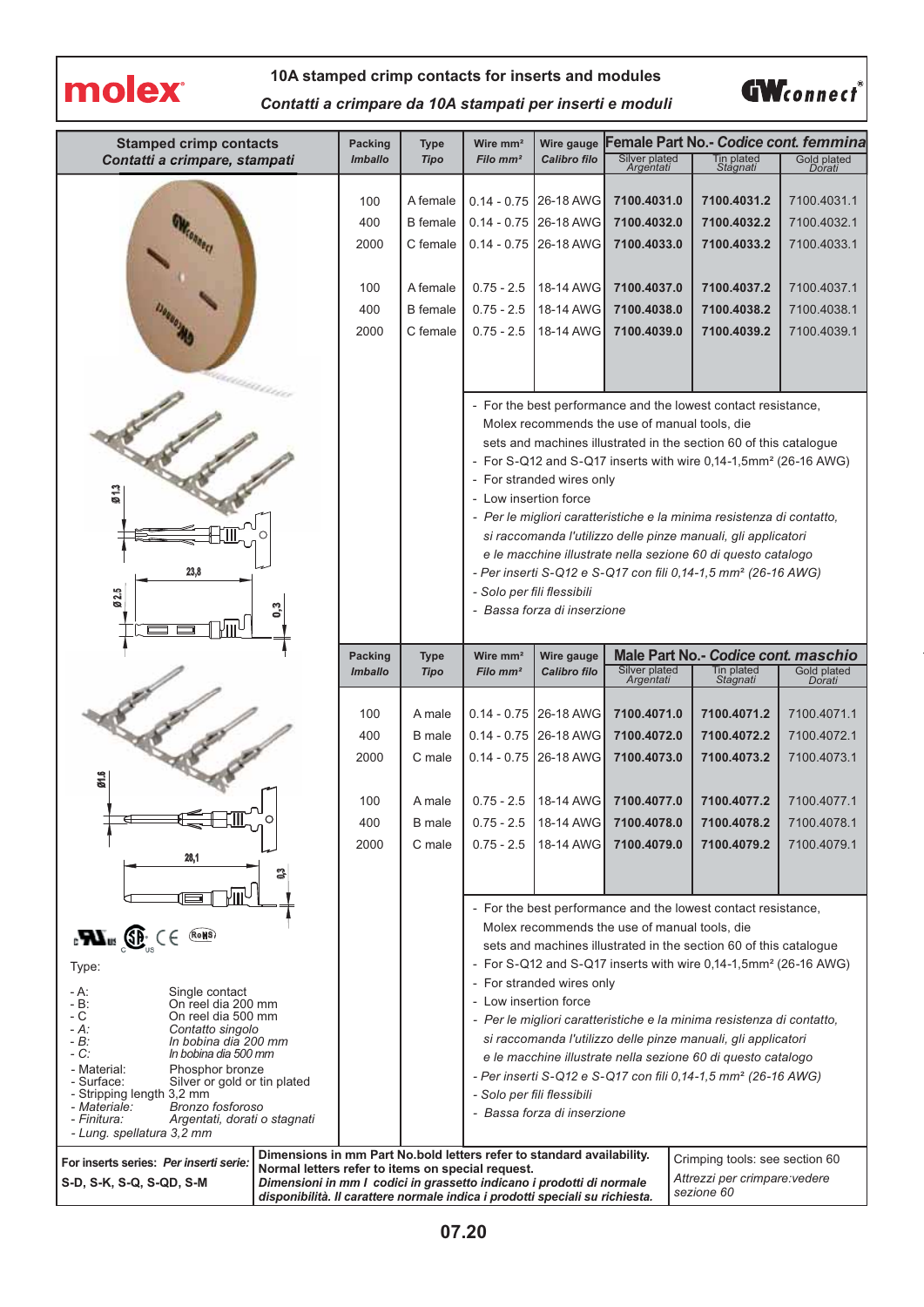

## **16A turned crimp contacts for inserts and modules** *Contatti a crimpare da 16A torniti per inserti e moduli*



|                                                                                                                             | <b>Female turned crimp contacts</b>                                                                                        | No. of<br>grooves                                                                                                                                                                                                                                                                                                                                                                         | Wire $mm2$                   | Wire gauge                    | <b>Part No.- Codice</b>                                                                                               |                                           |  |
|-----------------------------------------------------------------------------------------------------------------------------|----------------------------------------------------------------------------------------------------------------------------|-------------------------------------------------------------------------------------------------------------------------------------------------------------------------------------------------------------------------------------------------------------------------------------------------------------------------------------------------------------------------------------------|------------------------------|-------------------------------|-----------------------------------------------------------------------------------------------------------------------|-------------------------------------------|--|
|                                                                                                                             | Contatti femmina a crimpare torniti                                                                                        | Num. gole                                                                                                                                                                                                                                                                                                                                                                                 | Filo mm <sup>2</sup>         | Calibro filo                  | Silver plated<br>Argentati                                                                                            | Gold plated<br>Dorati                     |  |
| $_{c}$ VI $_{us}$ ( $\bigoplus_{i=1}^{n}$ $\bigoplus$ $\bigoplus_{i=1}^{n}$                                                 |                                                                                                                            | 0<br>0<br>1                                                                                                                                                                                                                                                                                                                                                                               | $0.14 - 0.37$<br>0.5<br>0.75 | 26-22 AWG<br>20 AWG<br>18 AWG | 7300.6240.0<br>7300.6241.0<br>7300.6239.0                                                                             | 7300.6240.1<br>7300.6241.1<br>7300.6239.1 |  |
|                                                                                                                             |                                                                                                                            | 1                                                                                                                                                                                                                                                                                                                                                                                         | 1.0                          | 18 AWG                        | 7300.6242.0                                                                                                           | 7300.6242.1                               |  |
|                                                                                                                             |                                                                                                                            | 2                                                                                                                                                                                                                                                                                                                                                                                         | 1.5                          | <b>16 AWG</b>                 | 7300.6243.0                                                                                                           | 7300.6243.1                               |  |
|                                                                                                                             |                                                                                                                            | 3                                                                                                                                                                                                                                                                                                                                                                                         | 2.5                          | <b>14 AWG</b>                 | 7300.6244.0                                                                                                           | 7300.6244.1                               |  |
|                                                                                                                             |                                                                                                                            | 1 Wide                                                                                                                                                                                                                                                                                                                                                                                    | 3.0                          | 12 AWG                        | 7300.6238.0                                                                                                           | 7300.6238.1                               |  |
|                                                                                                                             | 7.5                                                                                                                        | 0                                                                                                                                                                                                                                                                                                                                                                                         | 4.0                          | 12 AWG                        | 7300.6245.0                                                                                                           | 7300.6245.1                               |  |
| Material:<br>Ĭ.                                                                                                             | 22.2<br>Copper alloy                                                                                                       |                                                                                                                                                                                                                                                                                                                                                                                           |                              |                               |                                                                                                                       |                                           |  |
| Materiale:<br>Surface:<br>Finitura:<br>Stripping length:<br>Lunghezza di spellatura:<br>Identification:<br>Identificazione: | Lega di rame<br>Silver or gold plated<br>Argentati o dorati<br>$7.5 \text{ mm}$<br>$7.5$ mm<br>By grooves<br>Tramite gole  | For the best performance and the lowest contact resistance,<br>Molex recommends the use of manual tools, die sets and<br>machines illustrated in the section 60 of this catalogue<br>Per le migliori caratteristiche e la minima resistenza di contatto,<br>si raccomanda l'utilizzo delle pinze manuali, gli applicatori e<br>le macchine illustrate nella sezione 60 di questo catalogo |                              |                               |                                                                                                                       |                                           |  |
| <b>Male turned crimp contacts</b>                                                                                           |                                                                                                                            | No. of<br>grooves                                                                                                                                                                                                                                                                                                                                                                         | Wire mm <sup>2</sup>         | Wire gauge<br>Calibro filo    | <b>Part No.- Codice</b><br>Silver plated                                                                              | Gold plated                               |  |
| Contatti maschio a crimpare torniti                                                                                         |                                                                                                                            | Num. gole                                                                                                                                                                                                                                                                                                                                                                                 | Filo mm <sup>2</sup>         |                               | Argentati                                                                                                             | Dorati                                    |  |
| $_{\rm c}$ , $\mathbf{W}_{\rm us}$ , $\mathbf{G}_{\rm us}$ ( $\in$                                                          |                                                                                                                            | 0                                                                                                                                                                                                                                                                                                                                                                                         | $0.14 - 0.37$                | 26-22 AWG                     | 7300.6237.0                                                                                                           | 7300.6237.1                               |  |
|                                                                                                                             |                                                                                                                            | 0                                                                                                                                                                                                                                                                                                                                                                                         | 0.5                          | 20 AWG                        | 7300.6246.0                                                                                                           | 7300.6246.1                               |  |
|                                                                                                                             |                                                                                                                            | 1                                                                                                                                                                                                                                                                                                                                                                                         | 0.75                         | 18 AWG                        | 7300.6236.0                                                                                                           |                                           |  |
|                                                                                                                             |                                                                                                                            |                                                                                                                                                                                                                                                                                                                                                                                           |                              |                               |                                                                                                                       | 7300.6236.1                               |  |
|                                                                                                                             |                                                                                                                            | 1                                                                                                                                                                                                                                                                                                                                                                                         | 1.0                          | 18 AWG                        | 7300.6247.0                                                                                                           | 7300.6247.1                               |  |
|                                                                                                                             |                                                                                                                            | 2                                                                                                                                                                                                                                                                                                                                                                                         | 1.5                          | <b>16 AWG</b>                 | 7300.6248.0                                                                                                           | 7300.6248.1                               |  |
|                                                                                                                             |                                                                                                                            | 3                                                                                                                                                                                                                                                                                                                                                                                         | 2.5                          | 14 AWG                        | 7300.6249.0                                                                                                           | 7300.6249.1                               |  |
|                                                                                                                             |                                                                                                                            | 1 Wide                                                                                                                                                                                                                                                                                                                                                                                    | 3.0                          | 12 AWG                        | 7300.6235.0                                                                                                           |                                           |  |
|                                                                                                                             |                                                                                                                            | 0                                                                                                                                                                                                                                                                                                                                                                                         | 4.0                          | 12 AWG                        | 7300.6250.0                                                                                                           |                                           |  |
| 7.5                                                                                                                         | 25<br>2,5<br>ø                                                                                                             |                                                                                                                                                                                                                                                                                                                                                                                           |                              |                               |                                                                                                                       | 7300.6235.1                               |  |
| Material:                                                                                                                   | Copper alloy                                                                                                               |                                                                                                                                                                                                                                                                                                                                                                                           |                              |                               |                                                                                                                       |                                           |  |
| Materiale:<br>Surface:                                                                                                      | Lega di rame<br>Silver or gold plated                                                                                      |                                                                                                                                                                                                                                                                                                                                                                                           |                              |                               | For the best performance and the lowest contact resistance,<br>Molex recommends the use of manual tools, die sets and |                                           |  |
| Finitura:                                                                                                                   | Argentati o dorati                                                                                                         |                                                                                                                                                                                                                                                                                                                                                                                           |                              |                               | machines illustrated in the section 60 of this catalogue                                                              |                                           |  |
| Stripping length:<br>Lunghezza di spellatura:                                                                               | $7.5 \text{ mm}$<br>$7,5$ mm                                                                                               |                                                                                                                                                                                                                                                                                                                                                                                           |                              |                               | Per le migliori caratteristiche e la minima resistenza di contatto,                                                   |                                           |  |
| Identification:                                                                                                             | By grooves                                                                                                                 |                                                                                                                                                                                                                                                                                                                                                                                           |                              |                               | si raccomanda l'utilizzo delle pinze manuali, gli applicatori e                                                       | 7300.6250.1                               |  |
| Identificazione:                                                                                                            | Tramite gole                                                                                                               |                                                                                                                                                                                                                                                                                                                                                                                           |                              |                               | le macchine illustrate nella sezione 60 di questo catalogo                                                            |                                           |  |
| For inserts series: Per inserti serie:<br>S-A, S-E, S-EE, S-EEE, S-K                                                        | Dimensions in mm Part No.bold letters refer to standard availability.<br>Normal letters refer to items on special request. |                                                                                                                                                                                                                                                                                                                                                                                           |                              |                               | Crimping tools: see section 60<br>Attrezzi per crimpare: vedere                                                       |                                           |  |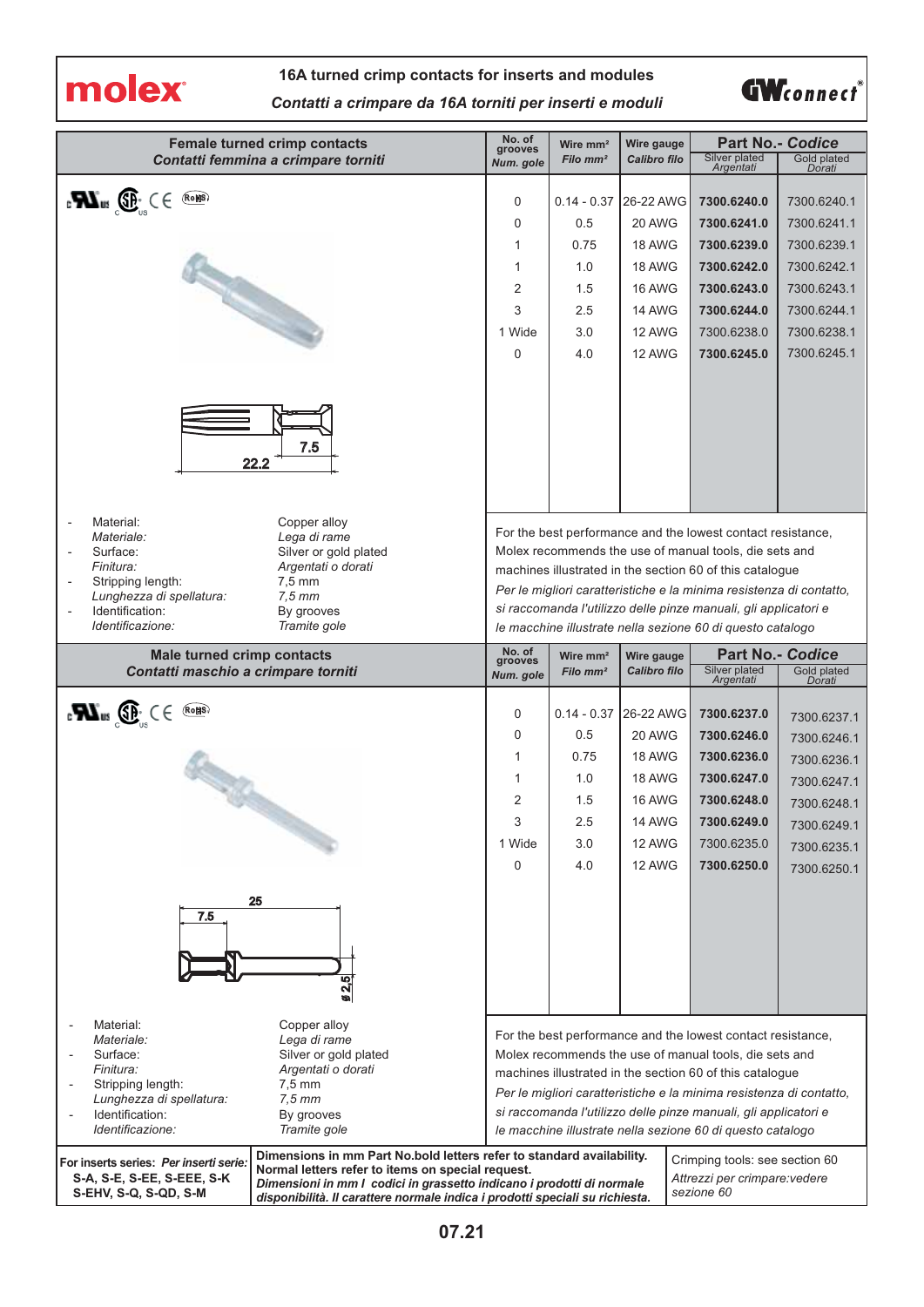molex

# **40A turned crimp contacts for inserts and modules** *Contatti a crimpare da 40A torniti per inserti e moduli*



| <b>Female turned crimp contacts</b><br>Contatti femmina a crimpare torniti                                                      | Stripping<br>length<br>Spellatura<br>filo mm <sup>2</sup>                                                                                                                                                                                                                                                                                                                                 | Ø<br>mm | Wire $mm2$<br>Filo mm <sup>2</sup>                   | Wire gauge<br><b>Misura filo</b> | Part No.<br>Codice<br>Silver plated<br>Argentati | Part No.<br>Codice<br><b>Gold plated</b><br>Dorati |  |
|---------------------------------------------------------------------------------------------------------------------------------|-------------------------------------------------------------------------------------------------------------------------------------------------------------------------------------------------------------------------------------------------------------------------------------------------------------------------------------------------------------------------------------------|---------|------------------------------------------------------|----------------------------------|--------------------------------------------------|----------------------------------------------------|--|
| $\mathbf{F}$ and $\mathbf{F}$ and $\mathbf{F}$ and $\mathbf{F}$                                                                 | 9                                                                                                                                                                                                                                                                                                                                                                                         | 1,75    | 1,5                                                  | <b>16 AWG</b>                    | 7600.5700.0                                      | 7600.5700.1                                        |  |
|                                                                                                                                 | 9                                                                                                                                                                                                                                                                                                                                                                                         | 2,25    | 2.5                                                  | 14 AWG                           | 7600.5701.0                                      | 7600.5701.1                                        |  |
|                                                                                                                                 | 9,6                                                                                                                                                                                                                                                                                                                                                                                       | 2,85    | 4.0                                                  | 12 AWG                           | 7600.5702.0                                      | 7600.5702.1                                        |  |
|                                                                                                                                 | 9,6                                                                                                                                                                                                                                                                                                                                                                                       | 3,5     | 6.0                                                  | <b>10 AWG</b>                    | 7600.5703.0                                      | 7600.5703.1                                        |  |
|                                                                                                                                 | 15                                                                                                                                                                                                                                                                                                                                                                                        | 4,3     | 10.0                                                 | 7 AWG                            | 7600.5704.0                                      | 7600.5704.1                                        |  |
| <i><u>VIIIIII</u></i><br> ອີ<br>ø<br>23.4                                                                                       |                                                                                                                                                                                                                                                                                                                                                                                           |         |                                                      |                                  |                                                  |                                                    |  |
|                                                                                                                                 |                                                                                                                                                                                                                                                                                                                                                                                           |         | For stranded wires according to IEC 60228 class 5    |                                  |                                                  |                                                    |  |
|                                                                                                                                 |                                                                                                                                                                                                                                                                                                                                                                                           |         | Per conduttori flessibili secondo IEC 60228 classe 5 |                                  |                                                  |                                                    |  |
| Copper alloy<br>Material:<br>Materiale:<br>Lega di rame<br>Surface:<br>Silver or gold plated<br>Argentati o dorati<br>Finitura: | For the best performance and the lowest contact resistance,<br>Molex recommends the use of manual tools, die sets and<br>machines illustrated in the section 60 of this catalogue<br>Per le migliori caratteristiche e la minima resistenza di contatto,<br>si raccomanda l'utilizzo delle pinze manuali, gli applicatori e le<br>macchine illustrate nella sezione 60 di questo catalogo |         |                                                      |                                  |                                                  |                                                    |  |
| <b>Male turned crimp contacts</b>                                                                                               | Stripping<br>length<br>Spellatura                                                                                                                                                                                                                                                                                                                                                         | Ø       | Wire $mm2$                                           | Wire gauge                       | Part No.<br>Codice                               | Part No.<br>Codice                                 |  |
| Contatti maschio a crimpare torniti                                                                                             | filo mm <sup>2</sup>                                                                                                                                                                                                                                                                                                                                                                      | mm      | Filo mm <sup>2</sup>                                 | <b>Misura filo</b>               | Silver plated<br>Argentati                       | Gold plated<br>Dorati                              |  |
| $_{\rm c}$ H $_{\rm us}$ (if $_{\rm sc}$ ( $\in$                                                                                | 9                                                                                                                                                                                                                                                                                                                                                                                         | 1,75    | 1,5                                                  | <b>16 AWG</b>                    | 7600.5710.0                                      | 7600.5710.1                                        |  |
|                                                                                                                                 | 9                                                                                                                                                                                                                                                                                                                                                                                         | 2,25    | 2.5                                                  | 14 AWG                           | 7600.5711.0                                      | 7600.5711.1                                        |  |
|                                                                                                                                 | 9,6                                                                                                                                                                                                                                                                                                                                                                                       | 2,85    | 4.0                                                  | 12 AWG                           | 7600.5712.0                                      | 7600.5712.1                                        |  |
|                                                                                                                                 | 9,6                                                                                                                                                                                                                                                                                                                                                                                       | 3,5     | 6.0                                                  | <b>10 AWG</b>                    | 7600.5713.0                                      | 7600.5713.1                                        |  |
|                                                                                                                                 | 15                                                                                                                                                                                                                                                                                                                                                                                        | 4,3     | 10.0                                                 | 7 AWG                            | 7600.5714.0                                      | 7600.5714.1                                        |  |
| ड<br>29.1                                                                                                                       |                                                                                                                                                                                                                                                                                                                                                                                           |         |                                                      |                                  |                                                  |                                                    |  |
|                                                                                                                                 |                                                                                                                                                                                                                                                                                                                                                                                           |         | For stranded wires according to IEC 60228 class 5    |                                  |                                                  |                                                    |  |
|                                                                                                                                 |                                                                                                                                                                                                                                                                                                                                                                                           |         | Per conduttori flessibili secondo IEC 60228 classe 5 |                                  |                                                  |                                                    |  |
| Material:<br>Copper alloy<br>Materiale:<br>Lega di rame<br>Surface:<br>Silver or gold plated<br>Finitura:<br>Argentati o dorati | For the best performance and the lowest contact resistance,<br>Molex recommends the use of manual tools, die sets and<br>machines illustrated in the section 60 of this catalogue<br>Per le migliori caratteristiche e la minima resistenza di contatto,<br>si raccomanda l'utilizzo delle pinze manuali, gli applicatori e le<br>macchine illustrate nella sezione 60 di questo catalogo |         |                                                      |                                  |                                                  |                                                    |  |
| For inserts series: Per inserti serie:<br>Normal letters refer to items on special request.<br>S-K, S-Q, S-QD, S-M              | Dimensions in mm Part No.bold letters refer to standard availability.<br>Crimping tools: see section 60<br>Attrezzi per crimpare: vedere<br>Dimensioni in mm I codici in grassetto indicano i prodotti di normale<br>sezione 60<br>disponibilità. Il carattere normale indica i prodotti speciali su richiesta.                                                                           |         |                                                      |                                  |                                                  |                                                    |  |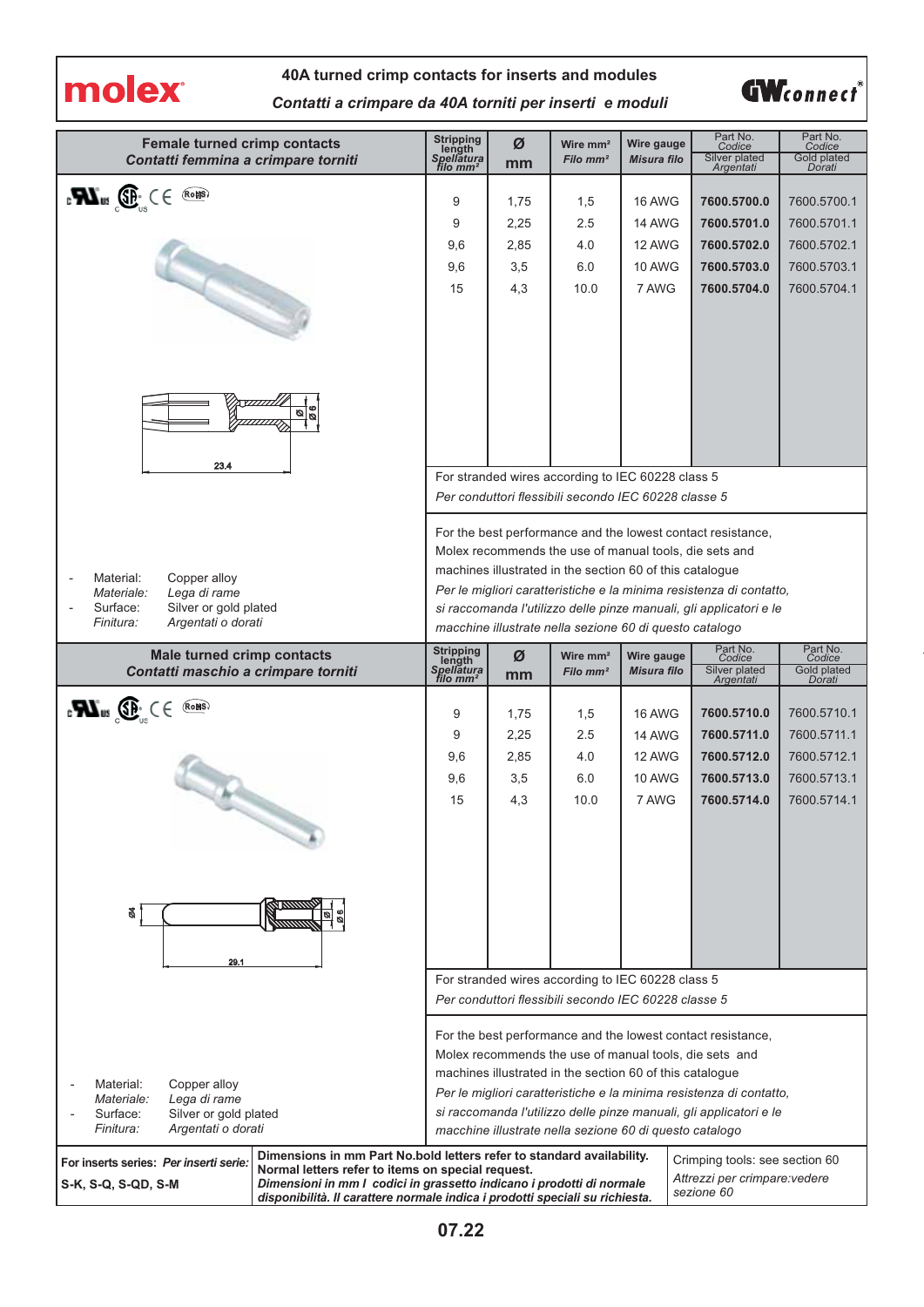

## **70A turned crimp contacts for inserts and modules** *Contatti a crimpare da 70A torniti per inserti e moduli*



| <b>Female turned crimp contacts</b><br>Contatti femmina a crimpare torniti                                                                                                                                                                                                                                                                                                                                                                                                          | Ø<br>mm                                                                                                                                                                                                                                                                                                                                                                                                                                           | Stripping<br>length<br>Spellatura<br>filo | Wire mm <sup>2</sup><br>Filo mm <sup>2</sup> | Wire gauge<br>Calibro filo                               | Part No.<br><b>Codice</b>                                           |  |
|-------------------------------------------------------------------------------------------------------------------------------------------------------------------------------------------------------------------------------------------------------------------------------------------------------------------------------------------------------------------------------------------------------------------------------------------------------------------------------------|---------------------------------------------------------------------------------------------------------------------------------------------------------------------------------------------------------------------------------------------------------------------------------------------------------------------------------------------------------------------------------------------------------------------------------------------------|-------------------------------------------|----------------------------------------------|----------------------------------------------------------|---------------------------------------------------------------------|--|
| (RoHS)<br>ЯY.<br>$\epsilon$                                                                                                                                                                                                                                                                                                                                                                                                                                                         |                                                                                                                                                                                                                                                                                                                                                                                                                                                   | 15                                        | 10                                           | 7 AWG                                                    | 7700.3184.0                                                         |  |
|                                                                                                                                                                                                                                                                                                                                                                                                                                                                                     | 4,3<br>5,5                                                                                                                                                                                                                                                                                                                                                                                                                                        | 15                                        | 16                                           | 5 AWG                                                    | 7700.3185.0                                                         |  |
|                                                                                                                                                                                                                                                                                                                                                                                                                                                                                     | $\overline{7}$                                                                                                                                                                                                                                                                                                                                                                                                                                    | 15                                        | 25                                           | 4 AWG                                                    | 7700.3186.0                                                         |  |
|                                                                                                                                                                                                                                                                                                                                                                                                                                                                                     |                                                                                                                                                                                                                                                                                                                                                                                                                                                   |                                           |                                              |                                                          |                                                                     |  |
| 011.5<br>Ø                                                                                                                                                                                                                                                                                                                                                                                                                                                                          |                                                                                                                                                                                                                                                                                                                                                                                                                                                   |                                           |                                              | For stranded wires according to IEC 60228 class 5        |                                                                     |  |
| 15.5                                                                                                                                                                                                                                                                                                                                                                                                                                                                                |                                                                                                                                                                                                                                                                                                                                                                                                                                                   |                                           |                                              |                                                          |                                                                     |  |
| 31.5<br>Copper alloy<br>Material:<br>Lega di rame<br>Materiale:<br>Silver plated<br>Surface:<br>Finitura:<br>Argentati                                                                                                                                                                                                                                                                                                                                                              | Per conduttori flessibili secondo IEC 60228 classe 5<br>For the best performance and the lowest contact resistance,<br>Molex recommends the use of manual tools, die sets and<br>machines illustrated in the section 60 of this catalogue<br>Per le migliori caratteristiche e la minima resistenza di contatto,<br>si raccomanda l'utilizzo delle pinze manuali, gli applicatori e<br>le macchine illustrate nella sezione 60 di questo catalogo |                                           |                                              |                                                          |                                                                     |  |
| <b>Male turned crimp contacts</b><br>Contatti maschio a crimpare torniti                                                                                                                                                                                                                                                                                                                                                                                                            | Ø<br>mm                                                                                                                                                                                                                                                                                                                                                                                                                                           | Stripping<br>length<br>Spellatura<br>filo | Wire $mm2$<br>Filo $mm2$                     | Wire gauge<br>Calibro filo                               | Part No.<br><b>Codice</b>                                           |  |
| <b>RV</b><br>(RoHS)<br>CE                                                                                                                                                                                                                                                                                                                                                                                                                                                           | 4,3                                                                                                                                                                                                                                                                                                                                                                                                                                               | 15                                        | 10                                           | 7 AWG                                                    | 7700.3188.0                                                         |  |
|                                                                                                                                                                                                                                                                                                                                                                                                                                                                                     | 5,5                                                                                                                                                                                                                                                                                                                                                                                                                                               | 15                                        | 16                                           | 5 AWG                                                    | 7700.3189.0                                                         |  |
|                                                                                                                                                                                                                                                                                                                                                                                                                                                                                     | $\overline{7}$                                                                                                                                                                                                                                                                                                                                                                                                                                    | 15                                        | 25                                           | 4 AWG                                                    | 7700.3190.0                                                         |  |
| ان.<br>Ø6<br>Ø                                                                                                                                                                                                                                                                                                                                                                                                                                                                      |                                                                                                                                                                                                                                                                                                                                                                                                                                                   |                                           |                                              |                                                          |                                                                     |  |
| $\overline{6}$<br>15.5                                                                                                                                                                                                                                                                                                                                                                                                                                                              | For stranded wires according to IEC 60228 class 5<br>Per conduttori flessibili secondo IEC 60228 classe 5                                                                                                                                                                                                                                                                                                                                         |                                           |                                              |                                                          |                                                                     |  |
| 35                                                                                                                                                                                                                                                                                                                                                                                                                                                                                  |                                                                                                                                                                                                                                                                                                                                                                                                                                                   |                                           |                                              | Molex recommends the use of manual tools, die sets and   | For the best performance and the lowest contact resistance,         |  |
| Copper alloy<br>Material:                                                                                                                                                                                                                                                                                                                                                                                                                                                           |                                                                                                                                                                                                                                                                                                                                                                                                                                                   |                                           |                                              | machines illustrated in the section 60 of this catalogue | Per le migliori caratteristiche e la minima resistenza di contatto, |  |
| Materiale:<br>Lega di rame<br>Surface:<br>Silver plated<br>Finitura:<br>Argentati                                                                                                                                                                                                                                                                                                                                                                                                   |                                                                                                                                                                                                                                                                                                                                                                                                                                                   |                                           |                                              |                                                          | si raccomanda l'utilizzo delle pinze manuali, gli applicatori e     |  |
| le macchine illustrate nella sezione 60 di questo catalogo<br>Dimensions in mm Part No.bold letters refer to standard availability.<br>Crimping tools: see section 60<br>For inserts series: Per inserti serie:<br>Normal letters refer to items on special request.<br>Attrezzi per crimpare: vedere<br>Dimensioni in mm I codici in grassetto indicano i prodotti di normale<br>S-M<br>sezione 60<br>disponibilità. Il carattere normale indica i prodotti speciali su richiesta. |                                                                                                                                                                                                                                                                                                                                                                                                                                                   |                                           |                                              |                                                          |                                                                     |  |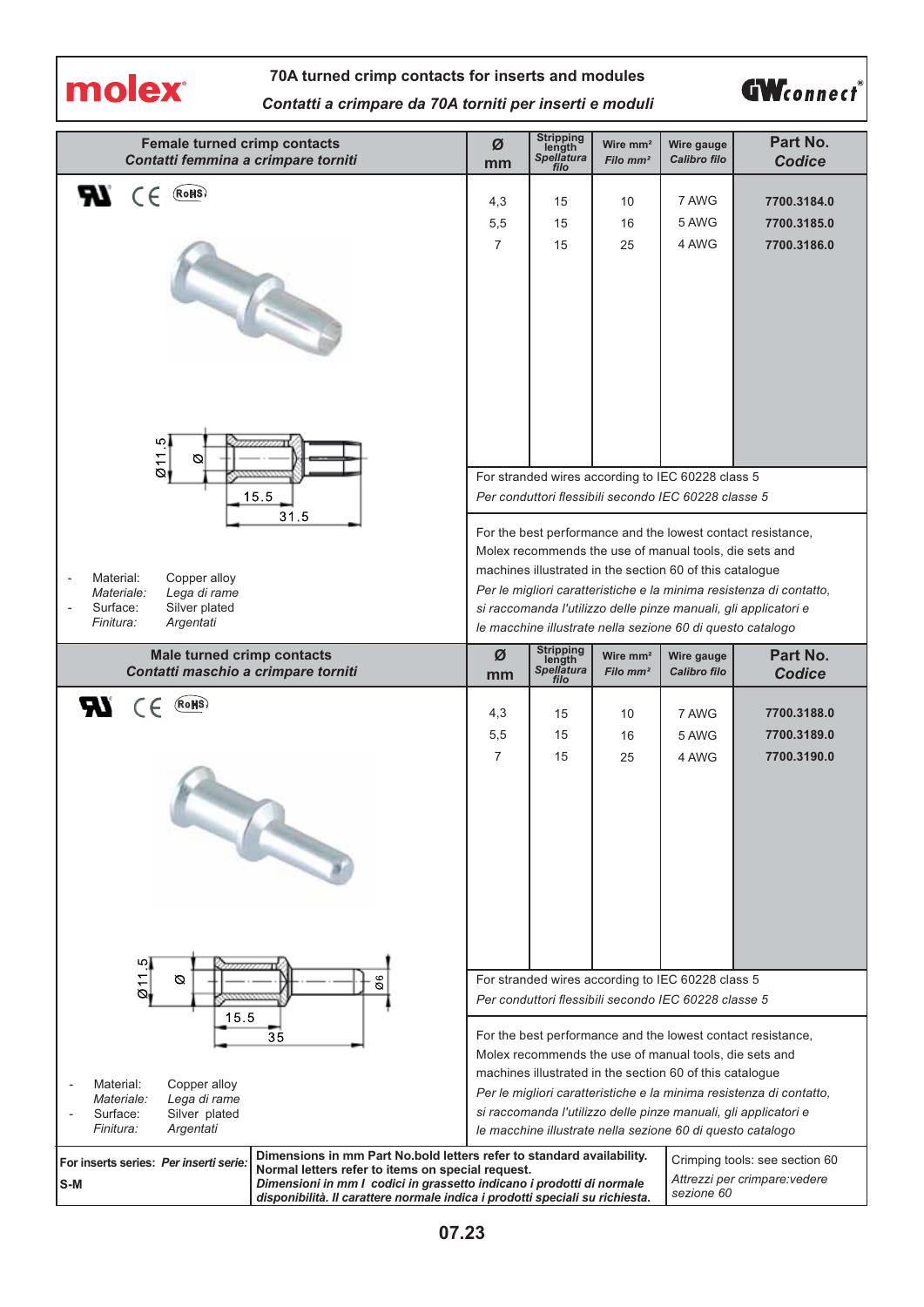

## **100A turned crimp contacts for inserts and modules** *Contatti a crimpare da 100A torniti per inserti e moduli*



| <b>Female turned crimp contacts</b><br>Contatti femmina a crimpare torniti                                                                                                                                       | Ø<br>mm                                                                                                                                                                                                                                                                                                                                                                                                                                           | Stripping<br>length<br>Spellatura<br>filo | Wire $mm2$<br>Filo mm <sup>2</sup> | Wire gauge<br>Calibro filo                           | Part No.<br><b>Codice</b>      |  |
|------------------------------------------------------------------------------------------------------------------------------------------------------------------------------------------------------------------|---------------------------------------------------------------------------------------------------------------------------------------------------------------------------------------------------------------------------------------------------------------------------------------------------------------------------------------------------------------------------------------------------------------------------------------------------|-------------------------------------------|------------------------------------|------------------------------------------------------|--------------------------------|--|
| (RoHS)<br>$\epsilon$<br>Яч                                                                                                                                                                                       | 4,3                                                                                                                                                                                                                                                                                                                                                                                                                                               | 19                                        | 10                                 | 7 AWG                                                | 7700.3131.0                    |  |
|                                                                                                                                                                                                                  | 5,5                                                                                                                                                                                                                                                                                                                                                                                                                                               | 19                                        | 16                                 | 5 AWG                                                | 7700.3132.0                    |  |
|                                                                                                                                                                                                                  | $\overline{7}$                                                                                                                                                                                                                                                                                                                                                                                                                                    | 19                                        | 25                                 | 4 AWG                                                | 7700.3133.0                    |  |
|                                                                                                                                                                                                                  | 8,2                                                                                                                                                                                                                                                                                                                                                                                                                                               | 16                                        | 35                                 | 2 AWG                                                | 7700.3134.0                    |  |
| TE                                                                                                                                                                                                               |                                                                                                                                                                                                                                                                                                                                                                                                                                                   |                                           |                                    |                                                      |                                |  |
|                                                                                                                                                                                                                  |                                                                                                                                                                                                                                                                                                                                                                                                                                                   |                                           |                                    |                                                      |                                |  |
| 012,7<br>ల                                                                                                                                                                                                       |                                                                                                                                                                                                                                                                                                                                                                                                                                                   |                                           |                                    | For stranded wires according to IEC 60228 class 5    |                                |  |
| 19<br>38,5                                                                                                                                                                                                       |                                                                                                                                                                                                                                                                                                                                                                                                                                                   |                                           |                                    | Per conduttori flessibili secondo IEC 60228 classe 5 |                                |  |
| Copper alloy<br>Material:<br>$\overline{a}$<br>Lega di rame<br>Materiale:<br>Surface:<br>Silver plated<br>Finitura:<br>Argentati                                                                                 | For the best performance and the lowest contact resistance,<br>Molex recommends the use of manual tools, die sets and<br>machines illustrated in the section 60 of this catalogue<br>Per le migliori caratteristiche e la minima resistenza di contatto,<br>si raccomanda l'utilizzo delle pinze manuali, gli applicatori e<br>le macchine illustrate nella sezione 60 di questo catalogo                                                         |                                           |                                    |                                                      |                                |  |
| <b>Male turned crimp contacts</b><br>Contatti maschio a crimpare torniti                                                                                                                                         | Ø<br>mm                                                                                                                                                                                                                                                                                                                                                                                                                                           | Stripping<br>length<br><b>Spellatura</b>  | Wire $mm2$<br>Filo $mm2$           | Wire gauge<br>Calibro filo                           | Part No.<br>Codice             |  |
| <b>RE</b><br>(RoHS)<br>CE                                                                                                                                                                                        |                                                                                                                                                                                                                                                                                                                                                                                                                                                   | filo                                      |                                    |                                                      |                                |  |
|                                                                                                                                                                                                                  | 4,3                                                                                                                                                                                                                                                                                                                                                                                                                                               | 19                                        | 10                                 | 7 AWG                                                | 7700.3135.0                    |  |
|                                                                                                                                                                                                                  | 5,5                                                                                                                                                                                                                                                                                                                                                                                                                                               | 19                                        | 16                                 | 5 AWG                                                | 7700.3136.0                    |  |
|                                                                                                                                                                                                                  | $\overline{7}$<br>8,2                                                                                                                                                                                                                                                                                                                                                                                                                             | 19<br>16                                  | 25                                 | 4 AWG                                                | 7700.3137.0<br>7700.3138.0     |  |
|                                                                                                                                                                                                                  |                                                                                                                                                                                                                                                                                                                                                                                                                                                   |                                           | 35                                 | 2 AWG                                                |                                |  |
| 012.7<br>8<br>ø                                                                                                                                                                                                  |                                                                                                                                                                                                                                                                                                                                                                                                                                                   |                                           |                                    | For stranded wires according to IEC 60228 class 5    |                                |  |
| 19                                                                                                                                                                                                               |                                                                                                                                                                                                                                                                                                                                                                                                                                                   |                                           |                                    |                                                      |                                |  |
| 41<br>Copper alloy<br>Material:<br>Materiale:<br>Lega di rame<br>Surface:<br>Silver plated<br><i>Finitura:</i><br>Argentati                                                                                      | Per conduttori flessibili secondo IEC 60228 classe 5<br>For the best performance and the lowest contact resistance,<br>Molex recommends the use of manual tools, die sets and<br>machines illustrated in the section 60 of this catalogue<br>Per le migliori caratteristiche e la minima resistenza di contatto,<br>si raccomanda l'utilizzo delle pinze manuali, gli applicatori e<br>le macchine illustrate nella sezione 60 di questo catalogo |                                           |                                    |                                                      |                                |  |
| Dimensions in mm Part No.bold letters refer to standard availability.<br>For inserts series: Per inserti serie:<br>Normal letters refer to items on special request.                                             |                                                                                                                                                                                                                                                                                                                                                                                                                                                   |                                           |                                    |                                                      | Crimping tools: see section 60 |  |
| Attrezzi per crimpare: vedere<br>Dimensioni in mm I codici in grassetto indicano i prodotti di normale<br>S-K, S-M<br>sezione 60<br>disponibilità. Il carattere normale indica i prodotti speciali su richiesta. |                                                                                                                                                                                                                                                                                                                                                                                                                                                   |                                           |                                    |                                                      |                                |  |